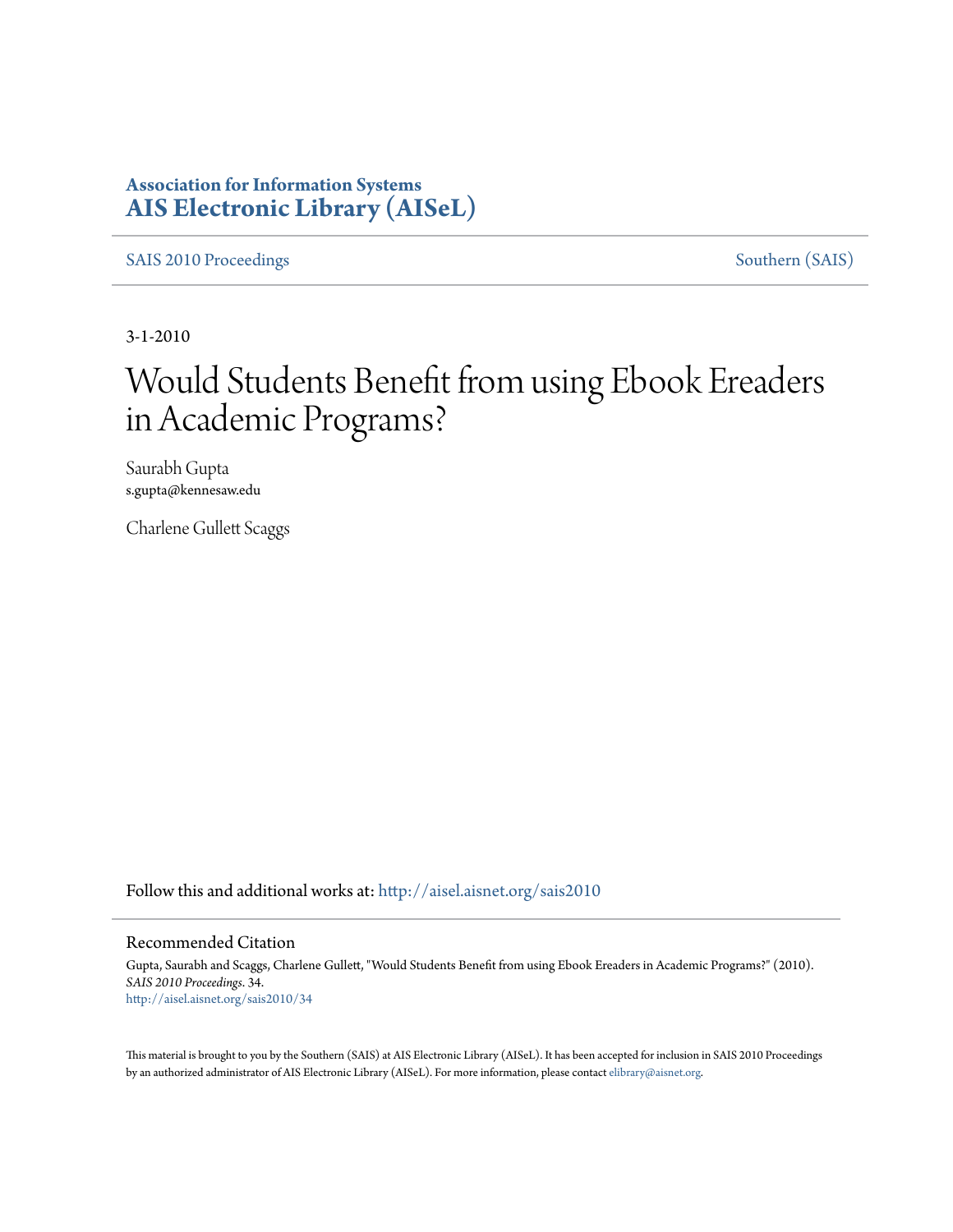## **WOULD STUDENTS BENEFIT FROM USING EBOOK EREADERS IN ACADEMIC PROGRAMS?**

**Saurabh Gupta** University of North Florida s.gupta@unf.edu

**Charlene Gullett-Scaggs** University of North Florida charlene.gullett-scaggs@unf.edu

#### **ABSTRACT**

As eBook eReaders become more popular for personal use why are they not seen more in academia? In particular, would students benefit from using eBook eReaders in academic program? This paper means to investigate the current academic use of eBooks and eReaders including PC/laptops/netbooks as eReaders. As part of the investigation we conducted a small pilot study of graduate students enrolled in an eBusiness strategy course and reviewed existing research. However, current research is very limited in the area of eBook devices (eReader). This paper proposes a framework to classify and evaluate eBook eReaders, reviews the limited existing research then develops some hypotheses on the usefulness of eBook eReaders. The findings will indicate that enhancements are still needed for eBook eReaders in the area of collaboration and personalization before they are ready for academia.

#### **Keywords**

eReaders, eBooks, electronic books, framework, conceptual model

#### **INTRODUCTION**

Since Johannes Gutenberg's invention of the printing press in 1440 advances in printing technologies have reduced the cost of books. However, the book you read today is not that much different than one created by Gutenberg's press. However, in the digital age tremendous potential advances in content access exist that are not yet fully exploited in most academic settings. Advantages of digital access include flexibility, ability to link various texts, ability to display content in different formats, ability to link multimedia, ability to search and enhanced ability to share knowledge (Gordon 2002).

While eBooks can be read on any computing device, the recent emergence of eBook readers has created a renewed interest in delivery of these resources. Interestingly, research regarding the usage of eBook eReaders (as summarized later) has shown equivocal results. One of the primary reasons for such results is the wide variety of devices on which digital books can be read. These devices include PCs, iPhones, Sony readers, Kindle eReaders and netbooks to name a few. However, despite the number of devices no framework exists yet to classify these devices.

This paper provides such a framework. The framework provides two important outcomes. First, it provides a way to classify the various eBook eReaders. Second, this framework helps us understand existing research and draw hypotheses regarding the effectiveness of new enhancements to eBook eReaders. We conclude that even though knowledge integration dimensions are high in the eReaders that deficiencies in collaboration and personalization features leaves the eReaders lacking necessary features to support use in academia.

#### **EBook reader Classification Framework**

In 1971 Michael Hart started Project Gutenberg. The goal of this project was to digitize and archive cultural works (Hart, 2004). As computer hardware evolved so did the digitalization of books. Eventually the product of digitalization became known as eBooks. By the early 1990's eBooks were available for purchase on floppy disks to be read on personal computers. The PC is already ubiquitous in most homes and remains the most common device for reading eBooks. However, a drawback to the PC or even laptop for reading books is that even small laptops and netbooks are relatively unwieldy when compared with a traditional bound book.

In 1998 SoftBook Press, Inc. is given credit for the introduction of the first dedicated eReader. The eReader is a lightweight high-capacity electronic book replacement. A review of the academic and practitioner literature since then shows that a wide variety of devices has emerged in this field. These devices are getting used in different academic settings. Additionally, these devices have a diversity of non-comparable features, making it difficult to compare the impact of these devices.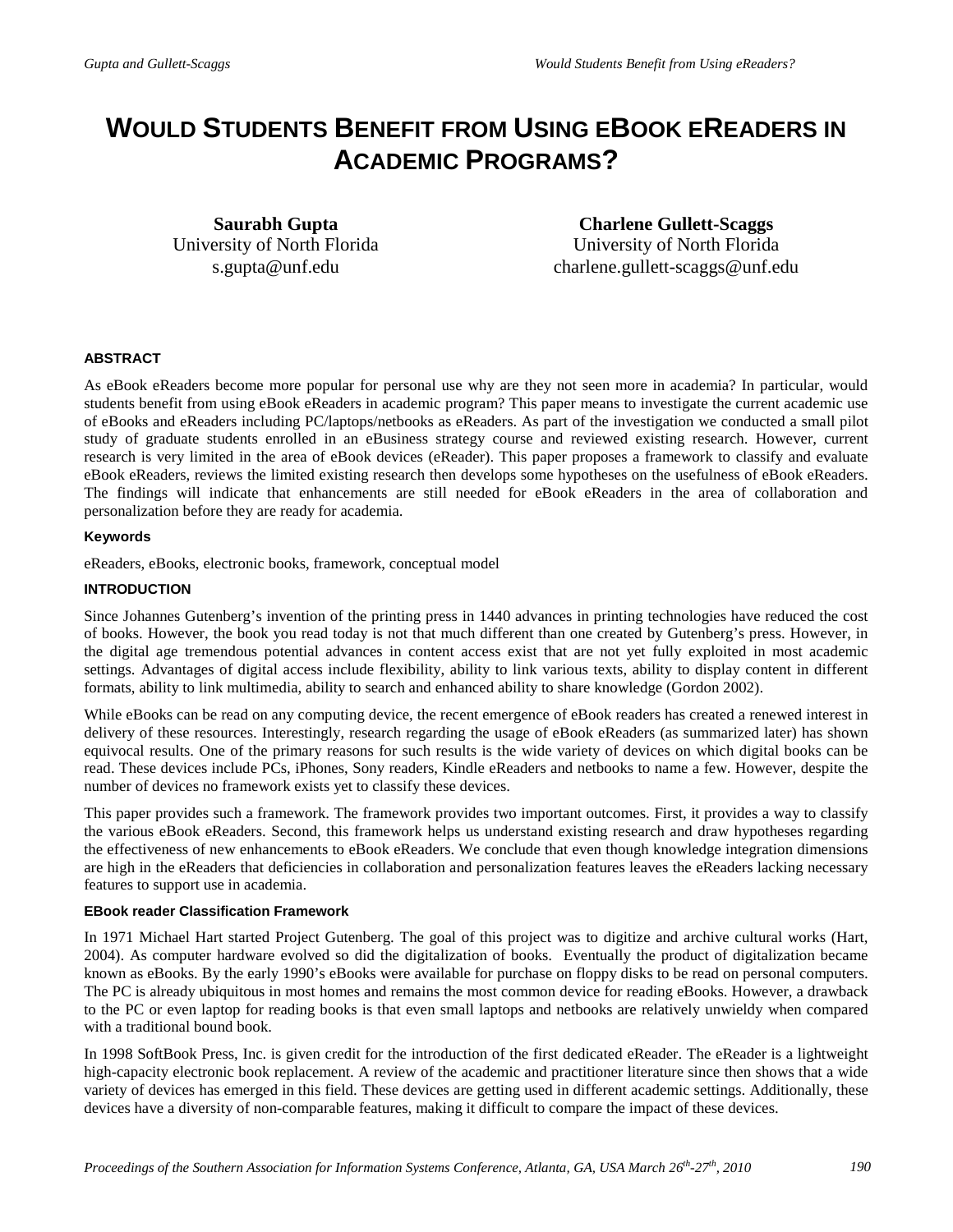Thus, before we present a review of a literature it is important to present a framework to understand these devices. Since eReaders are knowledge devices we use a framework developed by Gupta et al. (2005) to classify different eBook eReaders. The framework provides three dimensions for evaluating knowledge tools: Knowledge integration, collaboration and personalization. The variety of features can be classified with these dimensions. We discuss each one of these in the context of eBook readers below. The discussion is summarized in Table 1 (with examples from eReaders available in the US).

| Able to read PDFs without<br>Minimal<br>Characteristic<br>Library sharing<br>customization<br>conversion<br>information based on user feedback<br>Kindle<br>$\mathbf N$<br>Kindle<br>${\bf N}$<br>Kindle<br>N<br>Smart Phone app<br>$\mathbf N$<br>$\mathbf Y$<br>Smart Phone app<br>Smart Phone app<br>N<br>$\overline{Y}$<br>PC/laptop/netbook<br>$\mathbf Y$<br>Y<br>PC/laptop/netbook<br>PC/laptop/netbook<br>Y<br>Sony<br>$\overline{Y}$<br>$\overline{N}$<br>Sony<br>Sony<br>Ability to take notes in margins of<br>Internet connection<br>Peer to peer lending<br>Kindle<br>$\mathbf Y$<br>Kindle<br>${\bf N}$<br>eBooks<br>Kindle<br>$\overline{N}$<br>$\mathbf Y$<br>Smart Phone app<br>$\mathbf N$<br>Smart Phone app<br>Smart Phone app<br>$\mathbf N$<br>$\mathbf Y$<br>PC/laptop/netbook<br>PC/laptop/netbook<br>N<br>PC/laptop/netbook<br>$\overline{N}$<br>${\bf N}$<br>${\bf N}$<br>Sony<br>Sony | of |
|------------------------------------------------------------------------------------------------------------------------------------------------------------------------------------------------------------------------------------------------------------------------------------------------------------------------------------------------------------------------------------------------------------------------------------------------------------------------------------------------------------------------------------------------------------------------------------------------------------------------------------------------------------------------------------------------------------------------------------------------------------------------------------------------------------------------------------------------------------------------------------------------------------------|----|
|                                                                                                                                                                                                                                                                                                                                                                                                                                                                                                                                                                                                                                                                                                                                                                                                                                                                                                                  |    |
| $\overline{Y}$<br>Sony                                                                                                                                                                                                                                                                                                                                                                                                                                                                                                                                                                                                                                                                                                                                                                                                                                                                                           |    |
| Note<br>sharing<br>for<br>Personalize screensavers with user<br>Text to speech<br>study<br>$\overline{Y}$<br>Kindle<br>photos<br>groups<br>Kindle<br>${\bf N}$<br>Kindle<br>${\bf N}$<br>Smart Phone app<br>$\mathbf N$<br>Y<br>Smart Phone app<br>$\mathbf N$<br>Smart Phone app<br>$\overline{Y}$<br>PC/laptop/netbook<br>$\overline{Y}$<br>PC/laptop/netbook<br>$\overline{Y}$<br>PC/laptop/netbook<br>$\mathbf N$<br>Sony<br>Sony<br>$\mathbf N$<br>Sony<br>$\mathbf N$                                                                                                                                                                                                                                                                                                                                                                                                                                      |    |
| Display using eInk allowing the<br>Ability to quickly adjust the size of<br>user to have less eye strain<br>the display using eInk<br>Kindle<br>Y<br>Kindle<br>Y<br>Smart Phone app<br>Y<br>Smart Phone app<br>N<br>PC/laptop/netbook<br>PC/laptop/netbook<br>${\bf N}$<br>$\mathbf N$<br>$\overline{Y}$<br>$\overline{Y}$<br>Sony<br>Sony<br>Compatibility<br>with<br>User adaptive program for mobile<br>non-<br>proprietary file formats<br>education<br>Kindle<br>Kindle<br>$\mathbf N$<br>N<br>Y<br>Smart Phone app<br>Smart Phone app<br>N<br>PC/laptop/netbook<br>$\overline{Y}$<br>PC/laptop/netbook<br>$\overline{Y}$<br>$\overline{Y}$                                                                                                                                                                                                                                                                 |    |

Table 1. Dimensions of knowledge tools for commonly found models of eReaders released in 2009

*Knowledge integration:* Knowledge integration refers to the comprehensiveness and accessibility of codified knowledge in a firm's knowledge base (Gupta et al. 2005) (Sambamurthy et al. 2003). In an eBook eReader context it is represented by the ease which the various eReaders transfer information from the reader to the user and between different types of eReaders. Of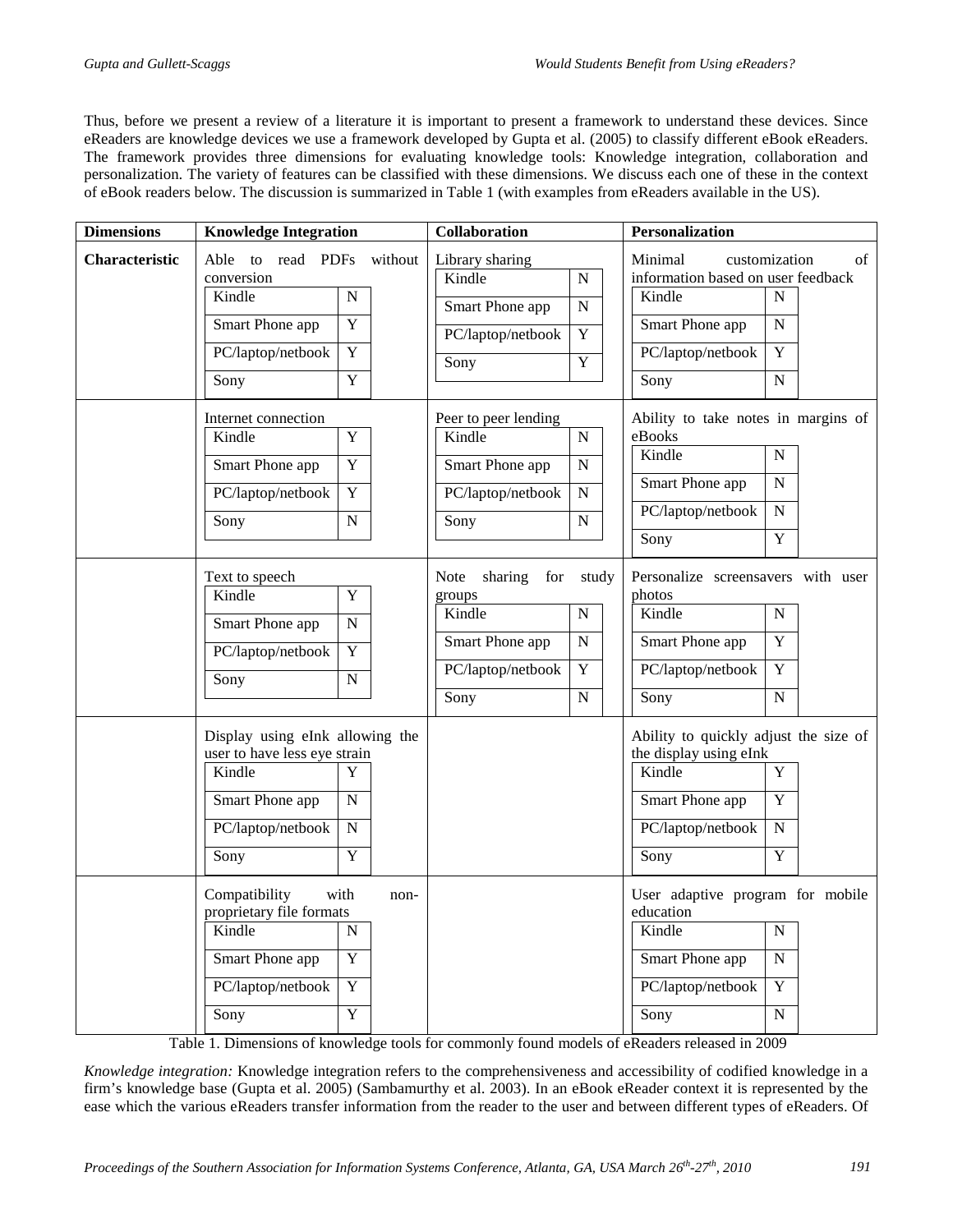the dedicated eReaders the Sony eReader can not only read eBooks formatted in Sony's proprietary format, but can also read PDFs, txt, rtf and ePub file types. In addition to being able to read many text formats the Sony eReader can play MP3s and ACC audio formats. Plus, the Sony eReader can display jpeg, gif, png and bmp which are all common image formats.

*Current weakness across all platforms:* Lack of integration across different types of eReaders is a weakness in the current set of products. There is a limited availability of textbooks in eBook format.

*Collaboration:* Collaboration is the ability to conduct a conversation while maintaining a common frame of reference (Schrage 1997). Digitized books can serve as the common frame of reference. Collaboration brings together the explicit knowledge within the eBook with the tacit knowledge that individual MBA students possess (Nonaka 1994; Polanyi 1967). To this point this dimension is greatly lacking in most commercial eReaders. The only significant collaboration function at present is note sharing. However, note sharing between students or professor and student is only available on the PC versions of eReaders. At time of publication a new eReader called the Nook was released by Barnes and Noble. The Nook is unique in its ability to allow users to lend books to other users of the device.

*Current weakness across all platforms:* Features to connect users for global study groups are not robust or integrated. There is a lack of real-time collaboration features.

*Personalization:* Personalization is the extent to which the device can be customized to fit a specific users needs (Gupta et al. 2005). Personalization significantly impacts the ability to transfer knowledge since it presents presorted knowledge based on individual needs (Ho et al. 2008; Mayer et al. 2004). Technology supporting learning material creation customized based on student feedback exists for PC versions of the reader but is not in use.

*Current weakness across all platforms:* Ability to move chapter information based on user or professor's preferences does not exist. No user friendly customization to allow users to tailor learning to their particular level or learning style.

*Dimension outcome:* Taken together the set of dedicated eReaders that were used in the pilot had no clear winner. Sony had the most points but by a small margin and the criteria used were not comprehensive. There is much room for expanding and perfecting the criteria.

#### **LITERATURE REVIEW AND HYPOTHESIS DEVELOPMENT**

A review of literature provided limited number of studies using eReaders. While the results of these studies do not provide a clear review regarding the effectiveness of eReaders, they do provide critical insights when viewed from the lens of the framework outlined above.

In this section, we develop hypotheses based on the above lens. We use the existing literature to substantiate our hypotheses. These hypotheses allow us to evaluate each of the dimensions of the eReaders rather than focusing on individual devices. Propositions based on these dimensions would be applicable across all eReaders, and thus more generalizable. Table 2 summarizes the studies, evaluates the technology used in terms of the dimensions and tabulates the results. These are discussed further below.

| <b>Study and context</b>                                                                                                                                                                                                                     | <b>Classification based on the framework</b>                                                                                                                                                                                | <b>Findings</b>                                                                                                                   |
|----------------------------------------------------------------------------------------------------------------------------------------------------------------------------------------------------------------------------------------------|-----------------------------------------------------------------------------------------------------------------------------------------------------------------------------------------------------------------------------|-----------------------------------------------------------------------------------------------------------------------------------|
| Marti'n, Estefani'a & Carro, R<br>Supporting the Development of Mobile                                                                                                                                                                       | Knowledge Integration-Student able<br>to<br>select and search information based on                                                                                                                                          | web-enabled<br>The<br>used<br>study<br>devices such as PC, laptops and                                                            |
| Adaptive Learning Environments: A                                                                                                                                                                                                            | individual request.                                                                                                                                                                                                         | PDA's.                                                                                                                            |
| Case Study. $(2009)$                                                                                                                                                                                                                         | <b>Collaboration-The</b> main<br>collaborative                                                                                                                                                                              |                                                                                                                                   |
| This case study focuses on how to                                                                                                                                                                                                            | element of the tool was the ability to get                                                                                                                                                                                  |                                                                                                                                   |
| introduce adaptive learning experience                                                                                                                                                                                                       | names of other students taking the course                                                                                                                                                                                   |                                                                                                                                   |
| using portable learning environments.                                                                                                                                                                                                        | who were also interested in a study group.                                                                                                                                                                                  |                                                                                                                                   |
| University students used a web-based<br>tool to guide their study for two courses<br>during a semester. This tool was<br>customized to provide each individual<br>specific material designed to match<br>their self-reported learning style. | <b>Personalization-Students</b><br>study<br>got<br>recommendations<br>based<br>questions<br>on<br>answered by student. Students were also able<br>to take advantage of mobile learning when<br>the internet was accessible. | determined<br>that<br>The<br>study<br>students found mobile learning<br>useful and they accepted this type<br>of mobile learning. |
| During the course of the study this team                                                                                                                                                                                                     |                                                                                                                                                                                                                             |                                                                                                                                   |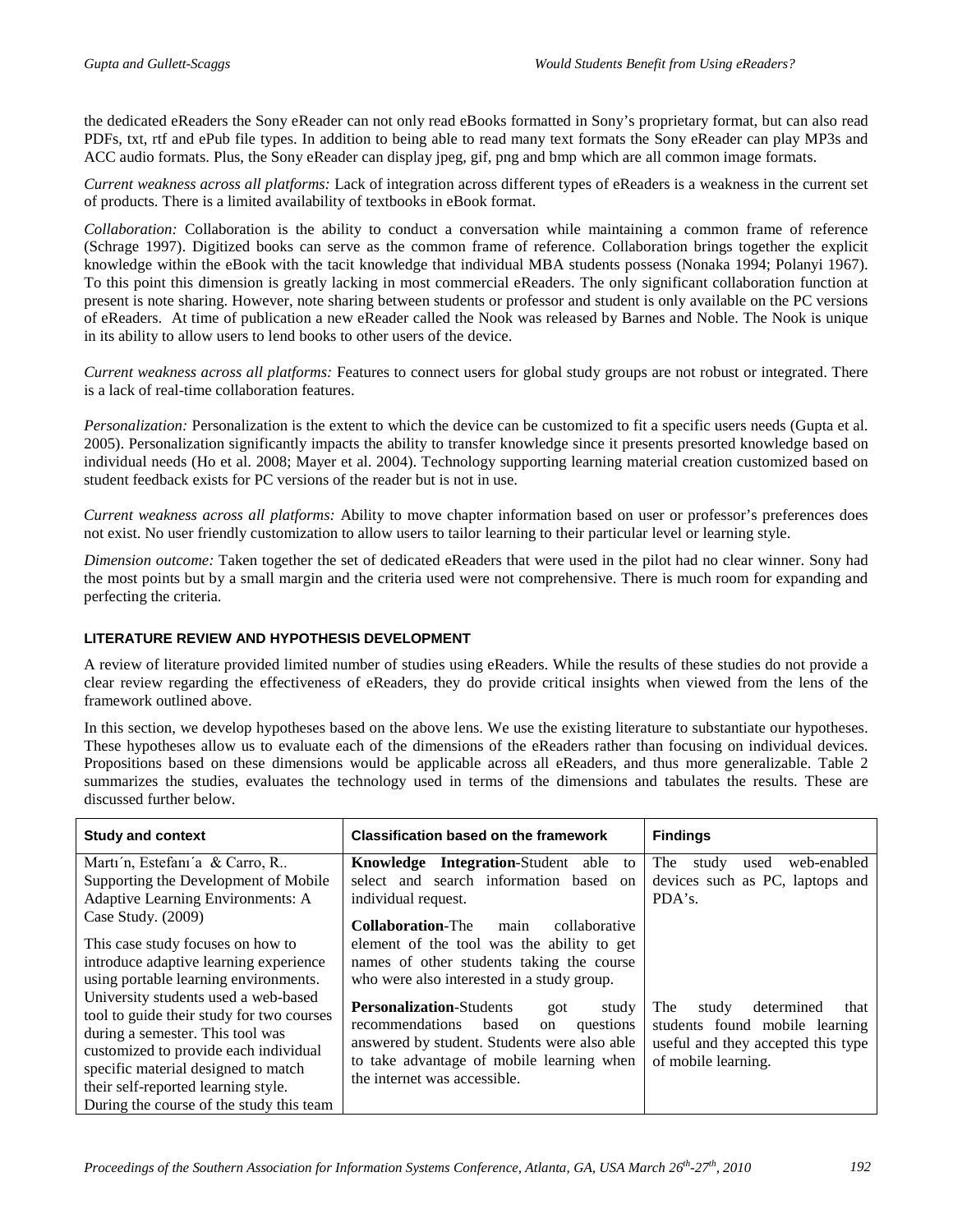| gathered student's specific<br>recommendations for learning. This<br>study was not specifically focused on<br>eReaders, but does provide a path for<br>future eReader design to follow.                                                                                                                                                                                                                                                                                                              |                                                                                                                                                                                                                                                                                                                                                                                                                                                              |                                                                                                                                                                                                                                                                                                                                                                                                                                                                                                                                              |
|------------------------------------------------------------------------------------------------------------------------------------------------------------------------------------------------------------------------------------------------------------------------------------------------------------------------------------------------------------------------------------------------------------------------------------------------------------------------------------------------------|--------------------------------------------------------------------------------------------------------------------------------------------------------------------------------------------------------------------------------------------------------------------------------------------------------------------------------------------------------------------------------------------------------------------------------------------------------------|----------------------------------------------------------------------------------------------------------------------------------------------------------------------------------------------------------------------------------------------------------------------------------------------------------------------------------------------------------------------------------------------------------------------------------------------------------------------------------------------------------------------------------------------|
| Chen, G., Wei, F., Wang, C., & Lee, J<br>(2007). Extending E-Book with<br>Contextual Knowledge Recommender<br>for Reading Support on a Web-Based<br>Learning System.<br>Reading comprehension among<br>university students was the focus of this<br>study. A relationship between reading<br>behaviors and test results was theorized.<br>A web eBook that would give students<br>study recommendations and tests every<br>two weeks to validate knowledge<br>retained was used to test this theory. | Knowledge<br><b>Integration-Textbook</b><br>with<br>problem solving questions incorporated for<br>quick comprehension evaluation.<br><b>Collaboration-Within the web-based eBook</b><br>learning system students could find the name<br>of mentors and discussion forums.<br>Personalization-Individual assessments<br>at<br>scheduled<br>checkpoints<br>resulted<br>in<br>customized recommendations on future<br>course of study and materials to be used. | study used web-enabled<br>The<br>devices such as PC and laptops.<br>The study found that this web-<br>based<br>eBook<br>significantly<br>enhance student learning.                                                                                                                                                                                                                                                                                                                                                                           |
| D., $&$ Perry,<br>Carlock,<br>A. (2008).<br>Exploring faculty experiences with e-<br>books: a focus group.<br>Perceptions and use of eBooks by<br>facility at Arizona State University<br>(ASU) were studied. This team used a<br>trained focus group facilitator to talk to<br>a small group of faculty.                                                                                                                                                                                            | Knowledge Integration-Web<br>accessible<br>books were convenient when available for<br>use and with ample internet bandwidth.<br>Collaboration-Not available.<br>Personalization-Limited to no customization<br>perceived as available by the participants of<br>the focus group.                                                                                                                                                                            | The group focused mostly on<br>web-enabled eBooks including<br>eBooks accessed through the<br>University's own library.<br>They found the faculty to be<br>generally unsatisfied with their<br>eBook experiences.<br>Reasons<br>included the perceived<br>steep<br>lack<br>learning<br>curve,<br>of<br>manipulability and the unreliable<br>access to web eBooks.<br>An<br>additional complaint noted was<br>the lack of color on the eBooks.                                                                                                |
| Rowlands, I., Nicholas, D., Jamali,<br>H. & Huntington, P. (2007). What do<br>faculty and students really think about<br>e-books?<br>This team received 1,818 responses<br>from 27,000 surveys sent to faculty and<br>students. This large scale online study<br>survey set out to evaluate the use of<br>eBooks among university students and<br>faculty in the United Kingdom.                                                                                                                     | Knowledge<br><b>Integration-Ease</b><br>of<br>use<br>perceived as poor with respondents of survey<br>stating that they printed the materials then<br>treated as a traditional book. Thus not taking<br>advantage of any electronic features.<br><b>Collaboration-No</b><br>collaborative<br>features<br>specifically mentioned in this study.<br>Personalization-No<br>personalization<br>mentioned in this study.                                           | Study<br>included<br>eBooks<br>and<br>eReaders with no mention of<br>eReaders<br>other<br>than<br>those<br>accessible on PCs including web<br>based<br>eBooks<br>and<br>eBooks<br>available from the library.<br>Responses to the survey showed<br>44% had used some form of<br>eBook. Of the age groups studied<br>the 17-21 year olds had a 48%<br>preference to reading from a<br>screen. When this team evaluated<br>the kinds of eBooks that are being<br>used by faculty and students they<br>found that nearly 60% were<br>textbooks. |

Table 2. Literature review

Knowledge Integration: Knowledge access through integration of textbooks to eReader devices has been the primary focus of much of the research. An analysis of existing research based on the framework suggests that knowledge integration is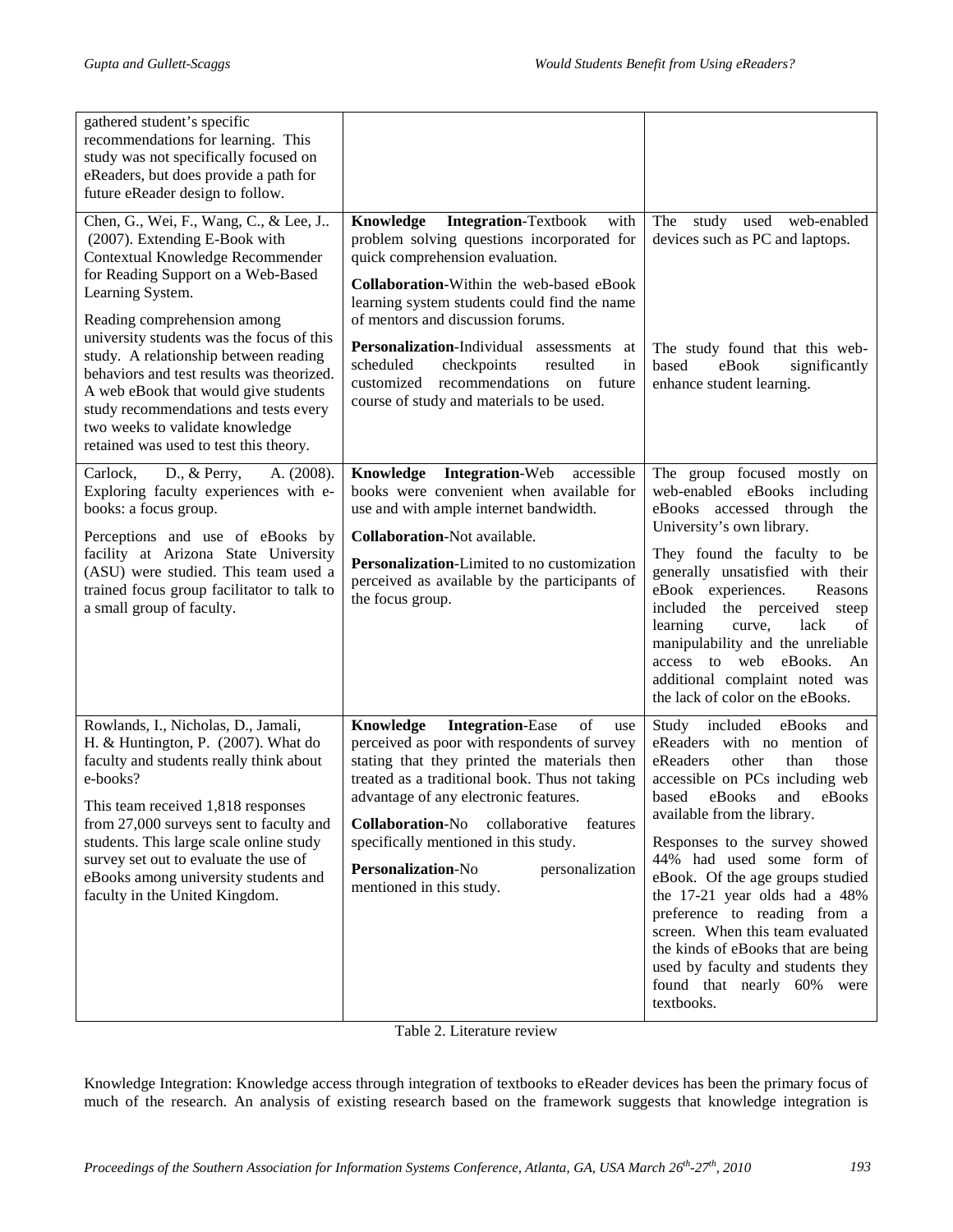currently aimed at increasing the knowledge resources available on eReaders. A further analysis shows this has been a primary factor in enhancing the perception of the usefulness and ease of use of the eReaders (Rowlands et al. 2007). Interestingly, no evidence regarding its ability to enhance learning was present. Thus, we hypothesize

#### *H1: EReader devices that have a high level of knowledge integration will have a positive effect on perceived usefulness.*

Collaboration capabilities: The extensive literature in knowledge management has always emphasized the importance of collaboration in knowledge creation (Alavi et al. 2001). The two studies in our review also support this assertion. While both provided limited collaboration capabilities, ranging from finding names for study group (Martı´n et al. 2009) to accessing discussion boards (Chen et al. 2007), both studies provide evidence regarding the utility of collaboration tools in enhancing learning outcomes. Thus, we argue

#### *H2: EReader devices with high levels of collaboration capabilities lead to significantly higher levels of learning outcomes.*

Personalization: The importance of personalization is being extensively studied in contemporary research. In our literature review two studies used extensive customizations to model learning based on individual differences. The first study introduced adaptive learning (Martı´n et al. 2009) and the second study focused on reading comprehension (Chen et al. 2007). In both cases student satisfaction (an important learning outcome) was considerably increased. This is also consistent with the personalization and training literature which argues in favor of personalization to enhance knowledge retention. Based on this, we argue

#### *H3: EReader devices with high levels of personalization capabilities lead to significantly higher levels of student satisfaction.*

#### **RESULTS FROM A PILOT STUDY**

To test the hypotheses presented above a small action research based study was conducted. An eBook textbook was introduced in the graduate ebusiness strategy class. Out of the 24 students in the class, three students used the Sony Reader Touch 6, one student who used the Sony Reader also had a Kindle, four students used smart phones, and the rest used PCs. Observations were made throughout the course. We outline our experience and observations below.

*Knowledge Integration:* The Sony reader was able to read many different formats and this made it convenient to read the needed materials for the course in which the eReader was used. The team was required to read the course book that was in a PDF format as well as read student written chapters that were converted to txt, rtf or PDF. The Sony reader does not directly connect to the internet so using a PC was required to load this eReader with eBooks and any other materials needed for reading. Purchasing eBooks from the online Sony store was not as easy as purchasing a book from an online store such as Amazon.com, however, each of students did make purchases from the Sony Reader Store. The Sony reader has eInk display technology, which users reported made reading for extended periods of time easier than when compared to a computer screen or monitor. The students using the Sony reader found the selection of titles on the Sony Reader Store to be good but there was a limited selection of textbooks available. All the eReaders in the study did have a high level of knowledge integration and users felt positive about the perceived usefulness and for the most part the devices were perceived as easy to use.

*Collaboration:* The Sony reader offers the ability to borrow eBooks from libraries. However, the students in this study did not test this feature and did not find any other types of collaborative features worth noting in the Sony reader. With the exception of the PC/laptop/netbooks, eReaders have a limited ability to allow the user to collaborate. The only current collaboration features include checking out materials from a library with the Sony eReader and the Nook's ability to share books with other Nook users. Because levels of collaboration are low, students are not experiencing higher levels of learning.

*Personalization:* The students were able to take notes in the margins of eBooks of the Sony reader. In addition to taking notes in the margins, the students were able to take notes on a separate notes section using a stylus that came with the Sony reader. A customization feature worth mentioning is the ability to change the size of the text being read in the Sony reader. This allows different users to read comfortably. Again, with the exception of the PC/laptop/netbooks, the other eReaders have very little personalization flexibility. The ability to manipulate information in the eReader or to customize the eBook in the eReader was not available to students. Thus, the lack of personalization features on the eReaders contributes to students reporting a low level of satisfaction for the devices.

#### **CONCLUSION**

There has been little study to determine the usefulness of an eReader for Academia. Tools and conceptual frameworks to adequately evaluate the technology and hardware did not exist. This paper outlines one such framework. The use of our framework leads us to the following conclusions. While enhancing knowledge integration has been the primary focus of eReaders, this is not the dimension that we expect to have the most substantial impact on learning outcomes. A primary reason for this is that the current focus of eReader devices is not on integrating different knowledge resources, but only on